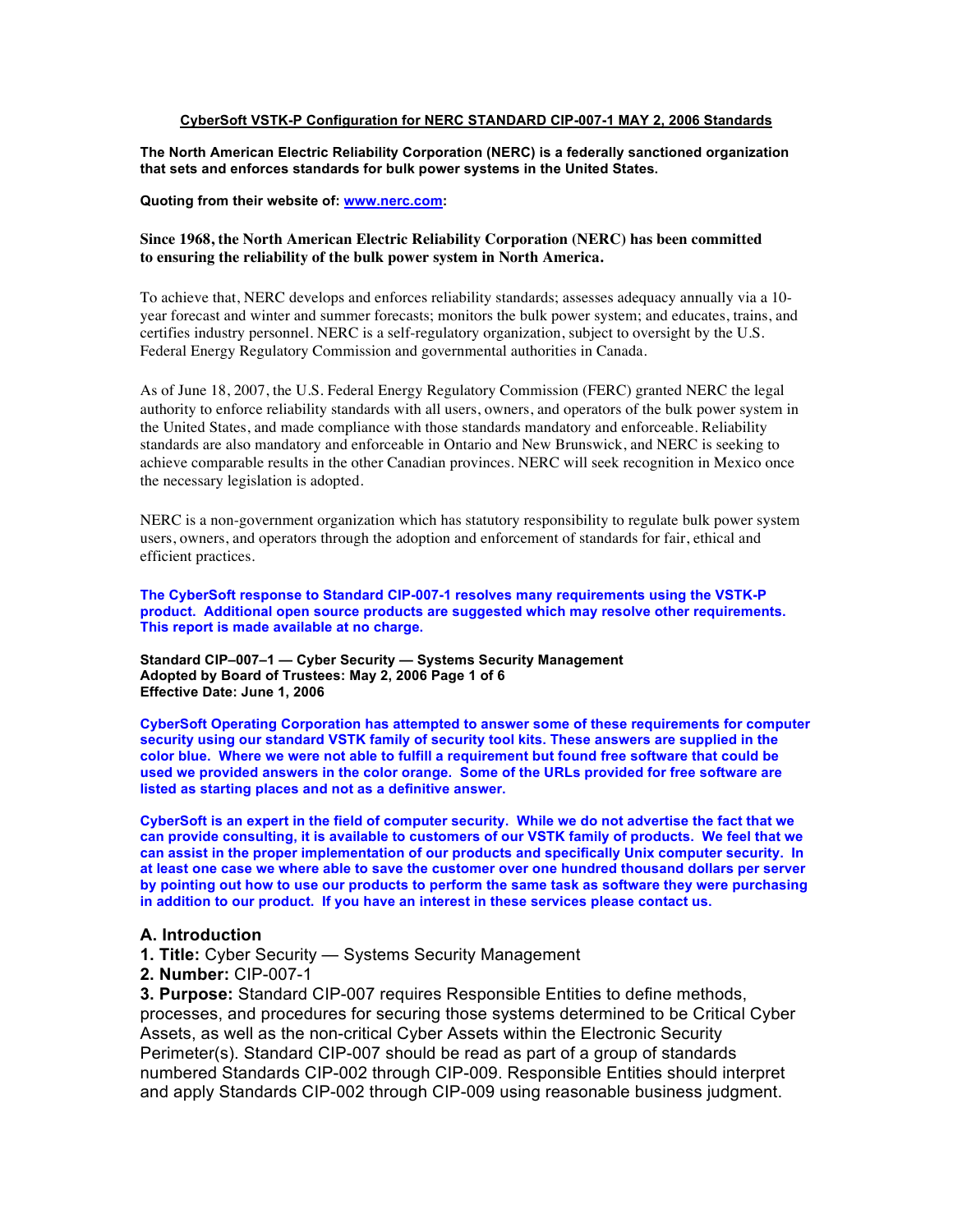### **4. Applicability:**

- **4.1.** Within the text of Standard CIP-007, "Responsible Entity" shall mean:
- **4.1.1** Reliability Coordinator.
- **4.1.2** Balancing Authority.
- **4.1.3** Interchange Authority.
- **4.1.4** Transmission Service Provider.
- **4.1.5** Transmission Owner.
- **4.1.6** Transmission Operator.
- **4.1.7** Generator Owner.
- **4.1.8** Generator Operator.
- **4.1.9** Load Serving Entity.
- **4.1.10** NERC.
- **4.1.11** Regional Reliability Organizations.
- **4.2.** The following are exempt from Standard CIP-007:
- **4.2.1** Facilities regulated by the U.S. Nuclear Regulatory Commission or the Canadian Nuclear Safety Commission.
- **4.2.2** Cyber Assets associated with communication networks and data communication links between discrete Electronic Security Perimeters.
- **4.2.3** Responsible Entities that, in compliance with Standard CIP-002, identify that they have no Critical Cyber Assets.
- **5. Effective Date:** June 1, 2006

### **B. Requirements**

The Responsible Entity shall comply with the following requirements of Standard CIP-007 for all Critical Cyber Assets and other Cyber Assets within the Electronic Security Perimeter(s):

**R1.** Test Procedures — The Responsible Entity shall ensure that new Cyber Assets and significant changes to existing Cyber Assets within the Electronic Security Perimeter do not adversely affect existing cyber security controls. For purposes of Standard CIP-007, a significant change shall, at a minimum, include implementation of security patches, cumulative service packs, vendor releases, and version upgrades of operating systems, applications, database platforms, or other third-party software or firmware.

**General notes: This report discusses COTS products of the CyberSoft Operating Corporation (www.cybersoft.com). Specifically it discusses the VSTK and VSTK-P (VSTK Professional) products which are part of the VFind Security Tool Kit product line. Everything contained in the VSTK product is a subset of the VSTK-P which also includes the Avatar self healing tool.**

**Multiple third party certifying entities certifies the VSTK and VSTK-P products. In addition, they are listed as compliant to multiple government standards on government-managed lists. Finally, the products are fully Section 508 compliant for ADA.**

**Some additional white papers which may be of use in understanding these answers are:**

Use of the Avatar and CIT tools for Centralized Distribution and Control **http://cybersoft.com/v3/whitepapers/paper\_details.php?content=cs014**

Analysis of the VSTK/P product line in fulfilling US Federal Requirement DCID 6/3 **http://www.cybersoft.com/whitepapers/paper\_details.php?id=52**

Secrets of the VFind Security Tool Kit Professional Plus **http://cybersoft.com/v3/whitepapers/paper\_details.php?content=cs005**

CyberSoft Support Center | Training (free training manuals)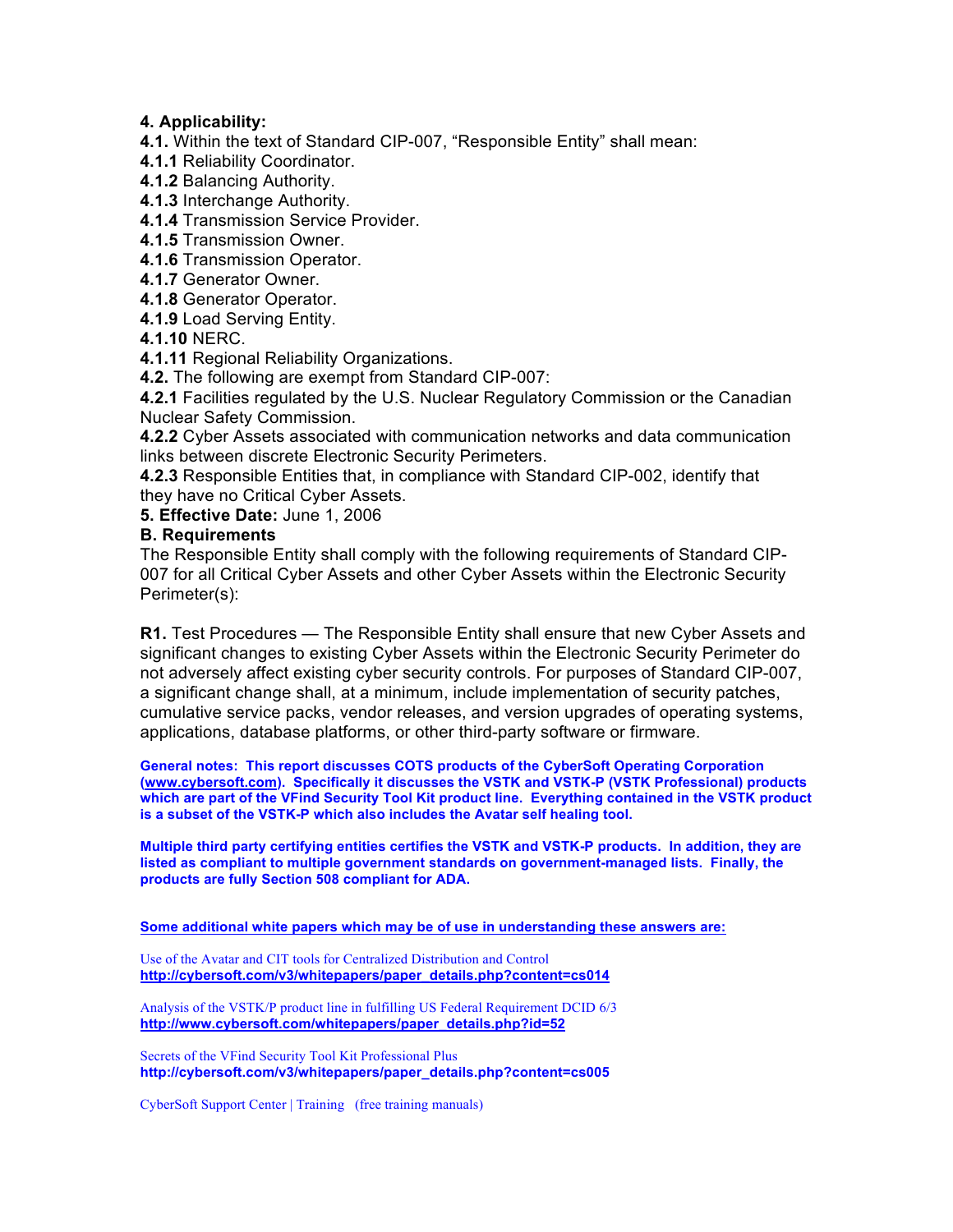### **http://cybersoft.com/v3/support/training\_index.php**

Script for CyberSoft CIT Training Video http://cybersoft.com/v3/support/training\_index.php

Script for CyberSoft VFind Training Video http://cybersoft.com/v3/support/training\_index.php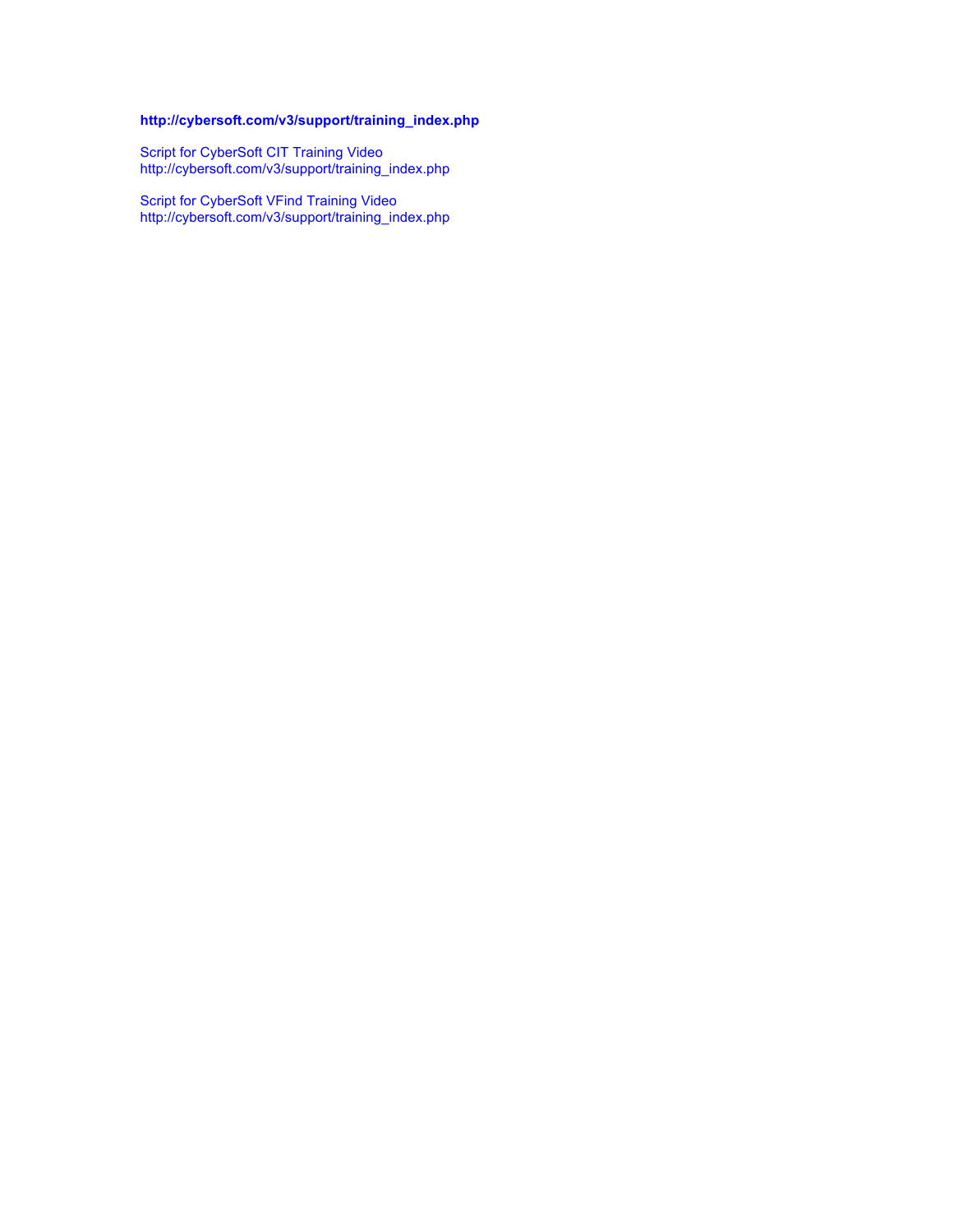**Standard CIP–007–1 — Cyber Security — Systems Security Management Adopted by Board of Trustees: May 2, 2006 Page 2 of 6 Effective Date: June 1, 2006**

**R1.1.** The Responsible Entity shall create, implement, and maintain cyber security test procedures in a manner that minimizes adverse effects on the production system or its operation.

Use of the CyberSoft VSTK or VSTK-P computer security tool kits for Unix/Linux will insure that cyber security test procedures are implemented according to the authorized test plan. The primary tool for TEST RESULT ANALYSIS is the CIT tool. Use of the CIT tool prior to test plan implementation will insure the valididity of the system baseline test bed and use of the CIT tool after the implementation of the test plan will insure that the baseline system was maintained and that any changes to the system are in accordance with the authorized test plan.

**R1.2.** The Responsible Entity shall document that testing is performed in a manner that reflects the production environment.

Use of the CyberSoft CIT tool will identify all devation from the accepted baseline configuration including but not limited to identification of all files which were added to the system but are not part of the baseline configuration control standard, files which are part of the baseline and have been deleted and files which are part of the baseline but whose contents were modified.

Use of the CyberSoft Avatar tool will identify everything the CIT tool identifies in addition to ownership/group permissions and permission bit settings. The Avatar tool, if allowed, will automatically correct any changes from the approved baseline thereby insuring compliance with the accepted baseline configuration.

**R1.3.** The Responsible Entity shall document test results.

Documentation of the test results effect on the systems baseline configuation shall be automated by use of the CyberSoft CIT tool.

**R2.** Ports and Services — The Responsible Entity shall establish and document a process to ensure that only those ports and services required for normal and emergency operations are enabled.

Live changes to the ports and services can be identified on systems by using standard command (Example: netstat http://en.wikipedia.org/wiki/Netstat) or (Example: Solaris 10 using "ps –ejawk" and "pfiles" http://www.computing.net/answers/solaris/open-ports-onsolaris-10/4811.html) to display actual ports and services in use to a file. Once this file has been MD5 hashed by the CIT tool any changes to the file contents will be identified which will then indicate a breach of the port or services baseline configuration by a stealthy attack such as started "by hand". Any changes to the configuration files which would normally control the ports and services will be identified as a normal part of the CIT or Avatar operation.

Once a baseline configuration system has been created, a CIT or Avatar database will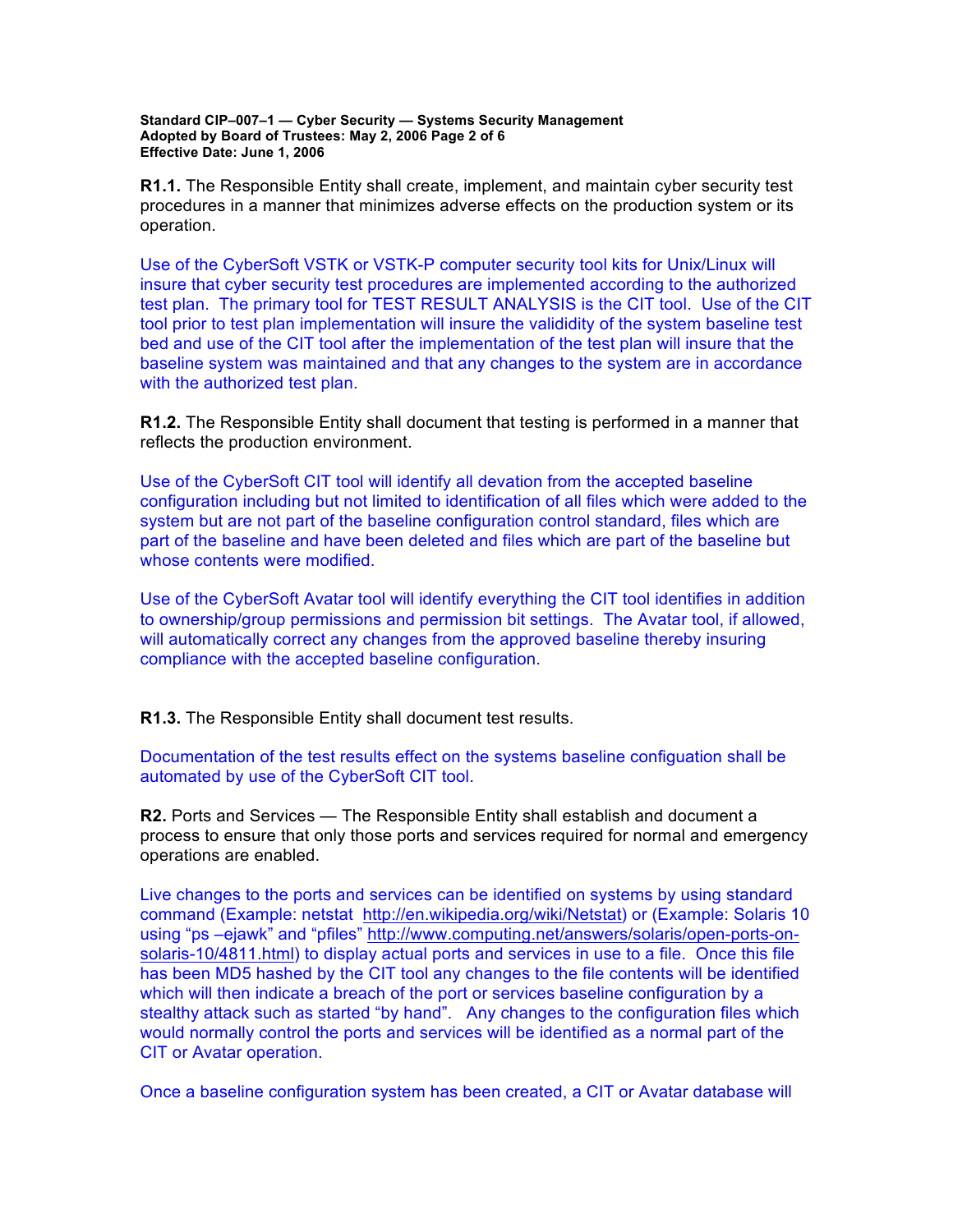identify any changes to the configuration. System reports which can identify the correct operation of the system (such as ports and services) can be made part of the configuration.

**R2.1.** The Responsible Entity shall enable only those ports and services required for normal and emergency operations.

Once this has been determined either the CIT or Avatar tools can identify any changes to the baseline. The Avatar tool can also repair unauthorized changes to the baseline.

**R2.2.** The Responsible Entity shall disable other ports and services, including those used for testing purposes, prior to production use of all Cyber Assets inside the **Electronic** 

Security Perimeter(s).

Use of the CIT tool with a standardized CIT database which identifies the correct production baseline configuration will insure that this requirement has been complied with.

**R2.3.** In the case where unused ports and services cannot be disabled due to technical limitations, the Responsible Entity shall document compensating measure(s) applied to mitigate risk exposure or an acceptance of risk.

Once the compensation configuration management has been completed the CIT or Avatar programs can identify or correct any deviation from the standard.

**R3.** Security Patch Management — The Responsible Entity, either separately or as a component of the documented configuration management process specified in CIP-003 Requirement R6, shall establish and document a security patch management program for tracking, evaluating, testing, and installing applicable cyber security software patches for all Cyber Assets within the Electronic Security Perimeter(s).

Once a patch has been certified as part of the approved baseline configuration it can be added to both the CIT and Avatar databases. CIT will then identify files which are no longer in compliance with the update approved baseline configuration on production systems. The Avatar system can also identify these files but will also apply the patches to the systems as part of maintaining the configuration baseline management process.

**R3.1.** The Responsible Entity shall document the assessment of security patches and security upgrades for applicability within thirty calendar days of availability of the patches or upgrades.

The CIT tool if executed every day can keep track of all changes made to the system baseline configuration on a daily basis. Review of the CIT reports or database can identify if patches and upgrades were made within the approved time period.

**R3.2.** The Responsible Entity shall document the implementation of security patches. In any case where the patch is not installed, the Responsible Entity shall document compensating measure(s) applied to mitigate risk exposure or an acceptance of risk.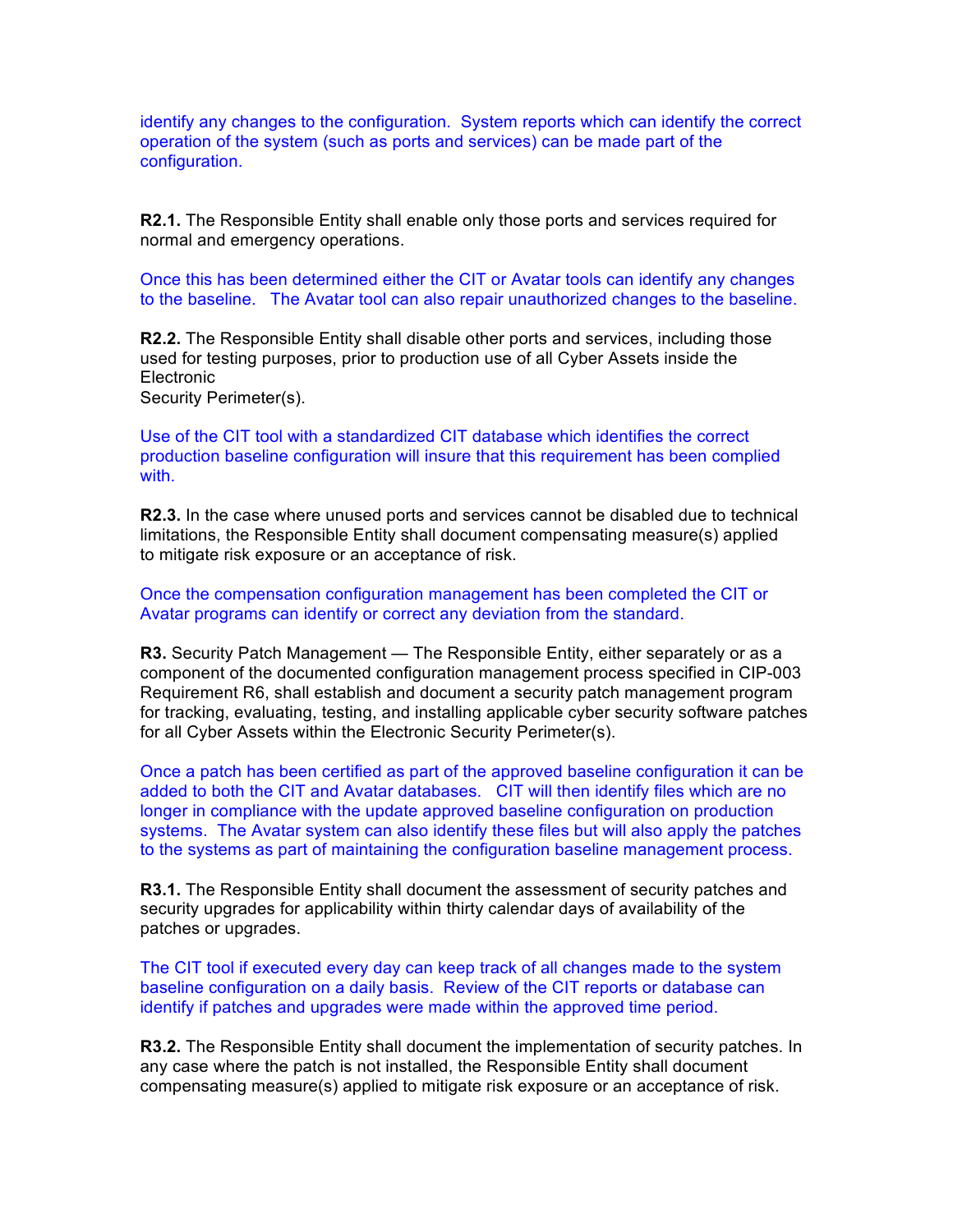The CIT tool can automatically document the installation of all baseline configuration changes and by use of the MD5 hash code identify which patches/upgrades were installed on a system and when.

**R4.** Malicious Software Prevention — The Responsible Entity shall use anti-virus software and other malicious software ("malware") prevention tools, where technically feasible, to detect, prevent, deter, and mitigate the introduction, exposure, and propagation of malware on all Cyber Assets within the Electronic Security Perimeter(s).

The VFind tool, which is a standard part of the VSTK and VSTK-P tool kits along with the UAD tool, will virus scan the entire system for malware. Use of the UAD tool insures that all files are correctly identified and if a compound file (.zip, .tar, etc…) or an encapsulated file (mime, uuencode, etc…) will drill down to the bottom layer to insure complete coverage. There are several options for mitigation including use of the Avatar tool to restore the infected file to it's uninfected state. OLE infections are mitigated using the MvFilter program (part of VSTK and VSTK-P). The MvFilter program is unusual in that it will not leave a ghost infection and it can also be used proactively to remove all macros from OLE documents.

There are several configuration options available for use of VFind, UAD, CIT, mitigation options and Avatar. All of these tools are fully scriptable in Bourne Shell, C-Shell, Korn Shell, Perl and other script like languages. Many options and standard configurations are delivered as tools with the VSTK product. Help with configuration of Bourne scripts to implement requirements is available at no charge.

**R4.1.** The Responsible Entity shall document and implement anti-virus and malware prevention tools. In the case where anti-virus software and malware prevention tools are not installed, the Responsible Entity shall document compensating measure(s) applied to mitigate risk exposure or an acceptance of risk.

Installation of the VSTK and VSTK-P tool kits are logged as a standard part of the installation process. In addition, once a CIT baseline configuration database includes these tools the CIT tool will report if they are not installed, were removed or tampered with. In addition, virus definitions are updated daily using SSL encryption over the network and are verified by use of both passwords and MD5 cryptographic hash codes. Virus definition updates are logged.

**R4.2.** The Responsible Entity shall document and implement a process for the update of anti-virus and malware prevention "signatures." The process must address testing and installing the signatures.

The standardized and normal daily update of VSTK anti-virus and malware prevention signatures are automatically updated, verified and installed as part of a standard cron process. This is logged both by the VSTK update process and by cron.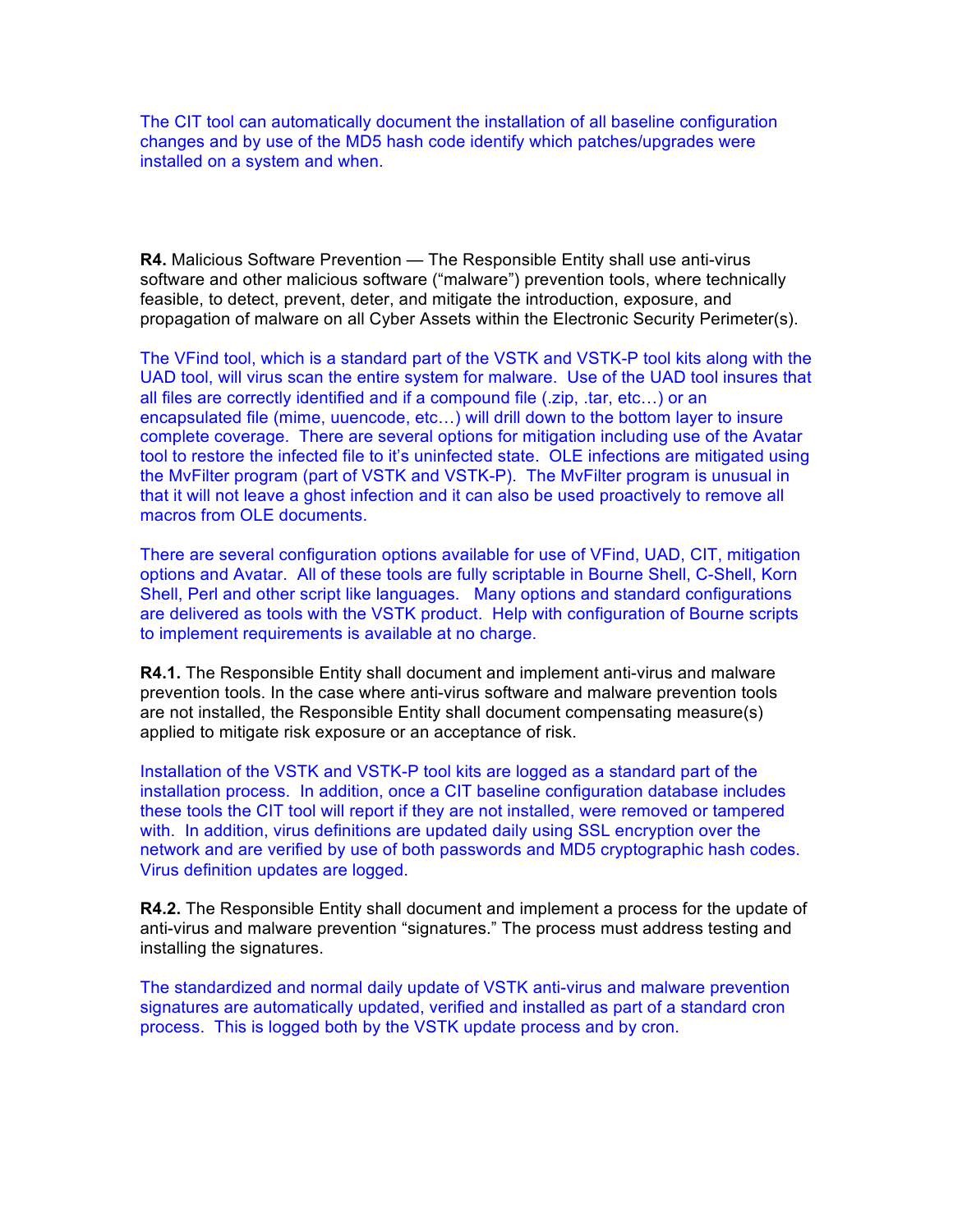**R5.** Account Management — The Responsible Entity shall establish, implement, and document technical and procedural controls that enforce access authentication of, and accountability for, all user activity, and that minimize the risk of unauthorized system access.

The CIT tool can assist in this requirement.

Answers to many of the R5 requirements are operating system dependant. For example most the account/password requirements are functions of the operating system such as Sun Solaris. Other requirements are easy to fulfill by examination of the /etc/passwd and /etc/group files. Finally there are many audit tools available that can assist in this area. Some free ones are:

| Name         | A URL where you can start                      |  |
|--------------|------------------------------------------------|--|
| Satan/Sara   | http://www.linux.com/archive/feed/51230        |  |
| <b>Tiger</b> | http://www.nongnu.org/tiger/                   |  |
| Crack        | http://www.cybersoft.com/cs_downloads/unix.php |  |
| <b>COPS</b>  | http://www.cybersoft.com/cs_downloads/unix.php |  |

CyberSoft has the ability to assist in almost all computer security areas on a consulting basis. Please contact us if you want additional information in that area.

**R5.1.** The Responsible Entity shall ensure that individual and shared system accounts and

authorized access permissions are consistent with the concept of "need to know" with respect to work functions performed.

**R5.1.1.** The Responsible Entity shall ensure that user accounts are implemented as approved by designated personnel. Refer to Standard CIP-003 Requirement R5.

**R5.1.2.** The Responsible Entity shall establish methods, processes, and procedures that generate logs of sufficient detail to create historical audit trails of individual user account access activity for a minimum of ninety days.

The CIT tool will provide detailed reports of everything that happens on the systems' filesystem. This includes sufficient detail to create historical audit trails of individual user account access activity for a minimum of ninety days. Please read the white paper, "Script for CyberSoft CIT Training Video" referenced above.

**R5.1.3.** The Responsible Entity shall review, at least annually, user accounts to verify access privileges are in accordance with Standard CIP-003 Requirement R5 and Standard CIP-004 Requirement R4.

**R5.2.** The Responsible Entity shall implement a policy to minimize and manage the scope

and acceptable use of administrator, shared, and other generic account privileges including factory default accounts.

**R5.2.1.** The policy shall include the removal, disabling, or renaming of such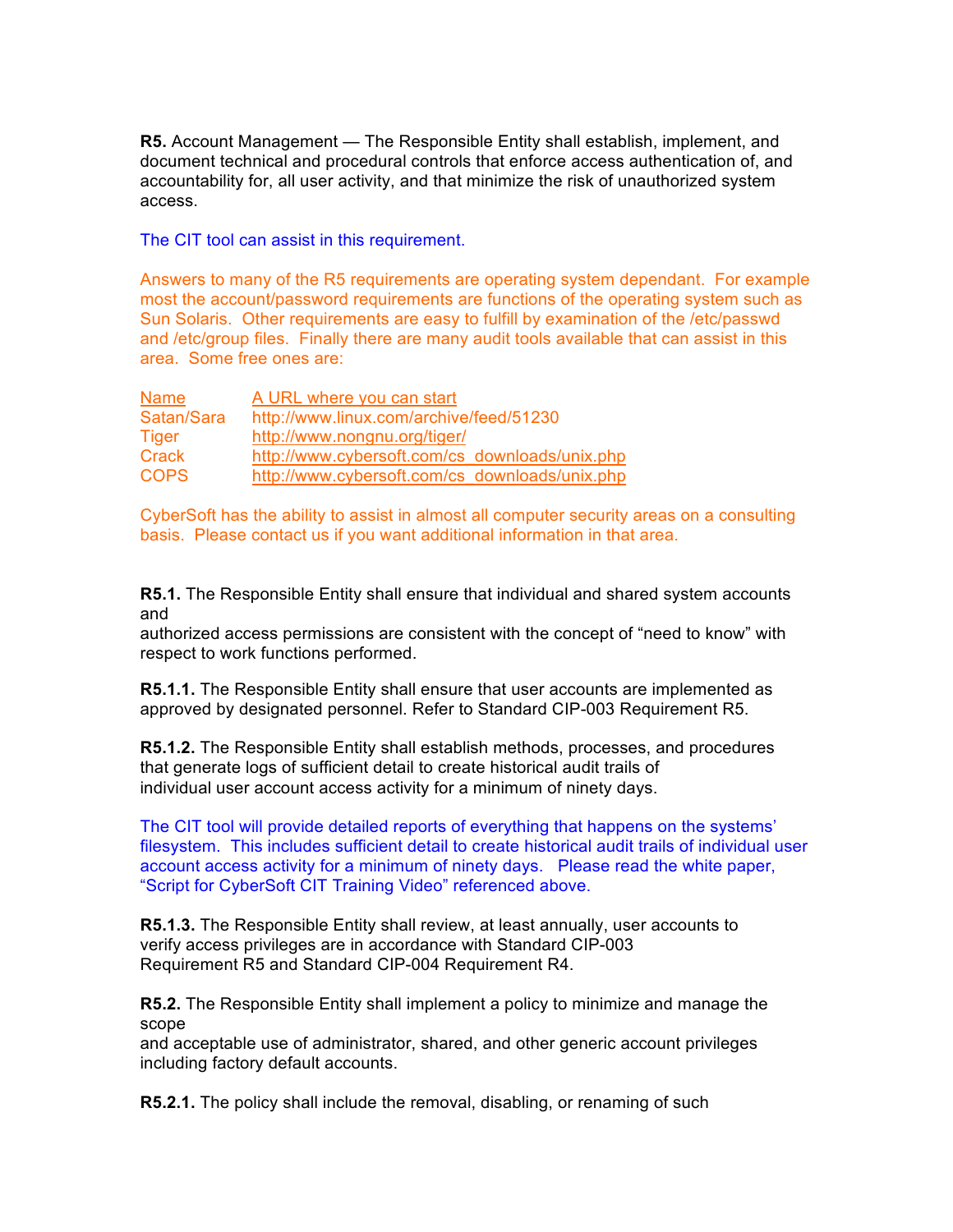accounts where possible. For such accounts that must remain enabled, passwords shall be changed prior to putting any system into service.

The CIT tool can be used to insure that the passwords were changes. If the /etc/passwd file is not shown as modified when the entry in the CIT database contains the unchanged passwords then a problem exists. It is noted that this operates only on a file basis and not on a password entry layer. A script can be created that will perform the same function at the account entry layer.

**R5.2.2.** The Responsible Entity shall identify those individuals with access to shared accounts.

**R5.2.3.** Where such accounts must be shared, the Responsible Entity shall have a policy for managing the use of such accounts that limits access to only those with authorization, an audit trail of the account use (automated or manual), and steps for securing the account in the event of personnel changes (for example, change in assignment or termination).

**R5.3.** At a minimum, the Responsible Entity shall require and use passwords, subject to the following, as technically feasible:

**R5.3.1.** Each password shall be a minimum of six characters.

**R5.3.2.** Each password shall consist of a combination of alpha, numeric, and "special" characters.

**R5.3.3.** Each password shall be changed at least annually, or more frequently based on risk.

**R6.** Security Status Monitoring — The Responsible Entity shall ensure that all Cyber Assets within the Electronic Security Perimeter, as technically feasible, implement automated tools or organizational process controls to monitor system events that are related to cyber security.

The VSTK tools such as CIT, UAD/VFind and Avatar can be used to implement automated tools to monitor system events at the file system layer that are related to cyber security.

**R6.1.** The Responsible Entity shall implement and document the organizational processes

and technical and procedural mechanisms for monitoring for security events on all Cyber Assets within the Electronic Security Perimeter.

**R6.2.** The security monitoring controls shall issue automated or manual alerts for detected

Cyber Security Incidents.

**R6.3.** The Responsible Entity shall maintain logs of system events related to cyber security, where technically feasible, to support incident response as required in Standard CIP-008.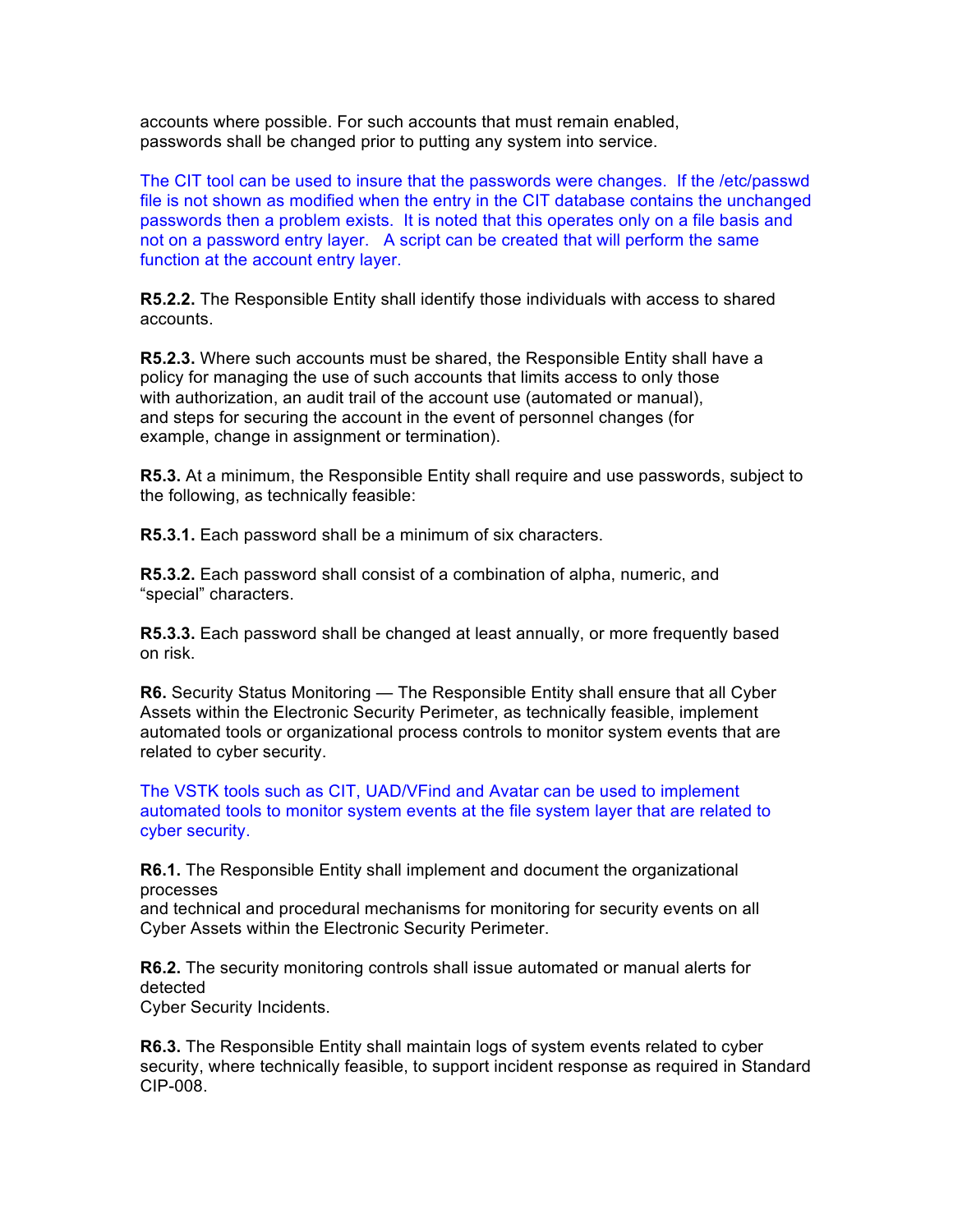**R6.4.** The Responsible Entity shall retain all logs specified in Requirement R6 for ninety calendar days.

**R6.5.** The Responsible Entity shall review logs of system events related to cyber security and maintain records documenting review of logs.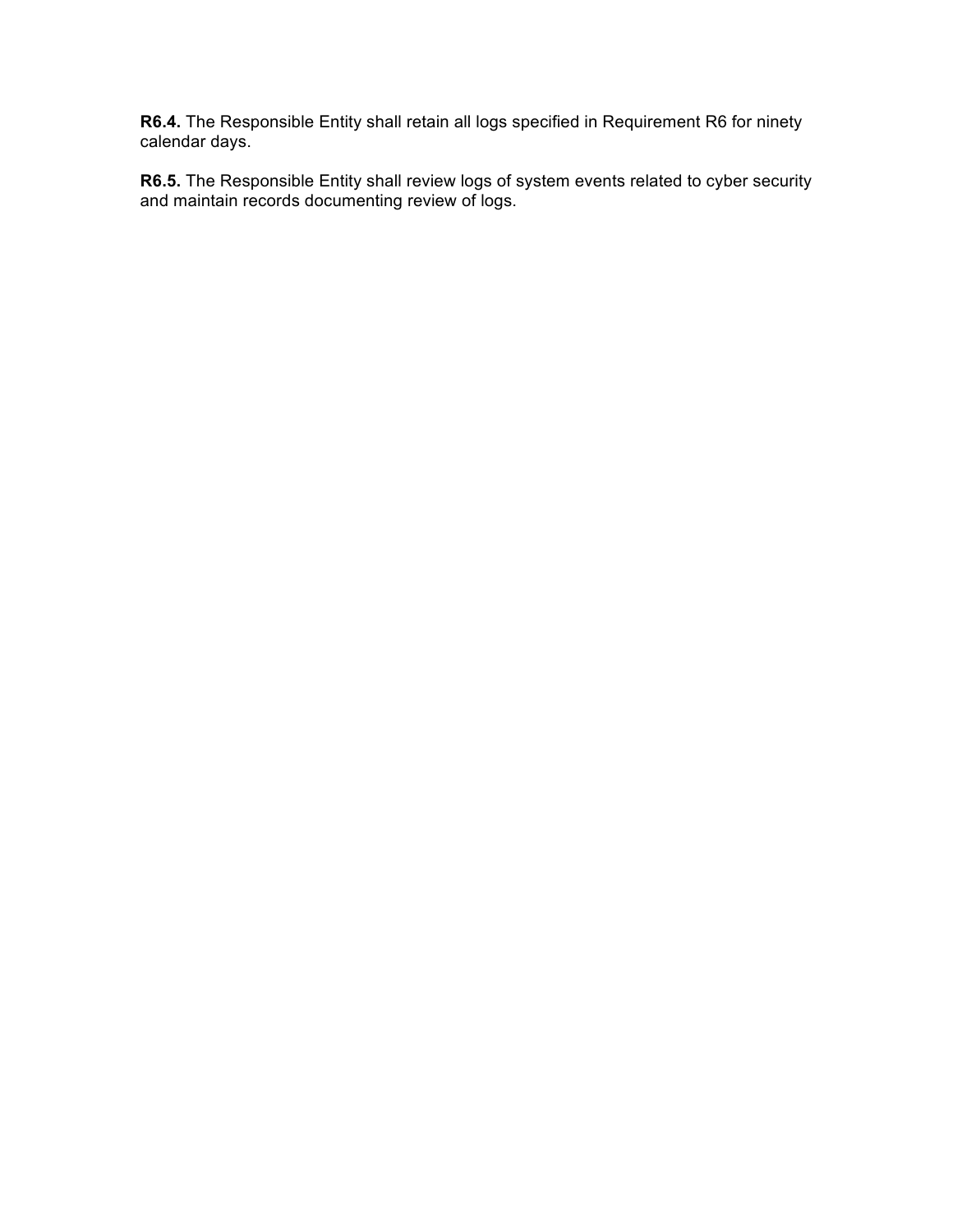**Standard CIP–007–1 — Cyber Security — Systems Security Management Adopted by Board of Trustees: May 2, 2006 Page 4 of 6 Effective Date: June 1, 2006**

**R7.** Disposal or Redeployment — The Responsible Entity shall establish formal methods,

processes, and procedures for disposal or redeployment of Cyber Assets within the Electronic Security Perimeter(s) as identified and documented in Standard CIP-005.

The use of the VSTK tools can aid in establishing formal methods, processes and procedures for disposal or redeployment of Cyber Assets.

**R7.1.** Prior to the disposal of such assets, the Responsible Entity shall destroy or erase the data storage media to prevent unauthorized retrieval of sensitive cyber security or reliability data.

The VFind tool can be used to insure that no key words are contained on the disk by reading the disk as a raw image. (Example; dd if=disk |vfind) While the filesystem may be destroyed that does not certify that the data no longer exists. Scaning of the raw disk will insure that no data can be read. Please read the document, "Script for CyberSoft VFind Training Video" referenced above.

**R7.2.** Prior to redeployment of such assets, the Responsible Entity shall, at a minimum, erase the data storage media to prevent unauthorized retrieval of sensitive cyber security or reliability data.

The VFind tool can be used to insure that no key words are contained on the disk by reading the disk as a raw image. (Example; dd if=disk |vfind) While the filesystem may be destroyed that does not certify that the data no longer exists. Scaning of the raw disk will insure that no data can be read. Please read the document, "Script for CyberSoft VFind Training Video" referenced above.

**R7.3.** The Responsible Entity shall maintain records that such assets were disposed of or

redeployed in accordance with documented procedures.

**R8.** Cyber Vulnerability Assessment — The Responsible Entity shall perform a cyber vulnerability assessment of all Cyber Assets within the Electronic Security Perimeter at least annually. The vulnerability assessment shall include, at a minimum, the following:

**R8.1.** A document identifying the vulnerability assessment process;

**R8.2.** A review to verify that only ports and services required for operation of the Cyber Assets within the Electronic Security Perimeter are enabled;

**R8.3.** A review of controls for default accounts; and,

**R8.4.** Documentation of the results of the assessment, the action plan to remediate or mitigate vulnerabilities identified in the assessment, and the execution status of that action plan.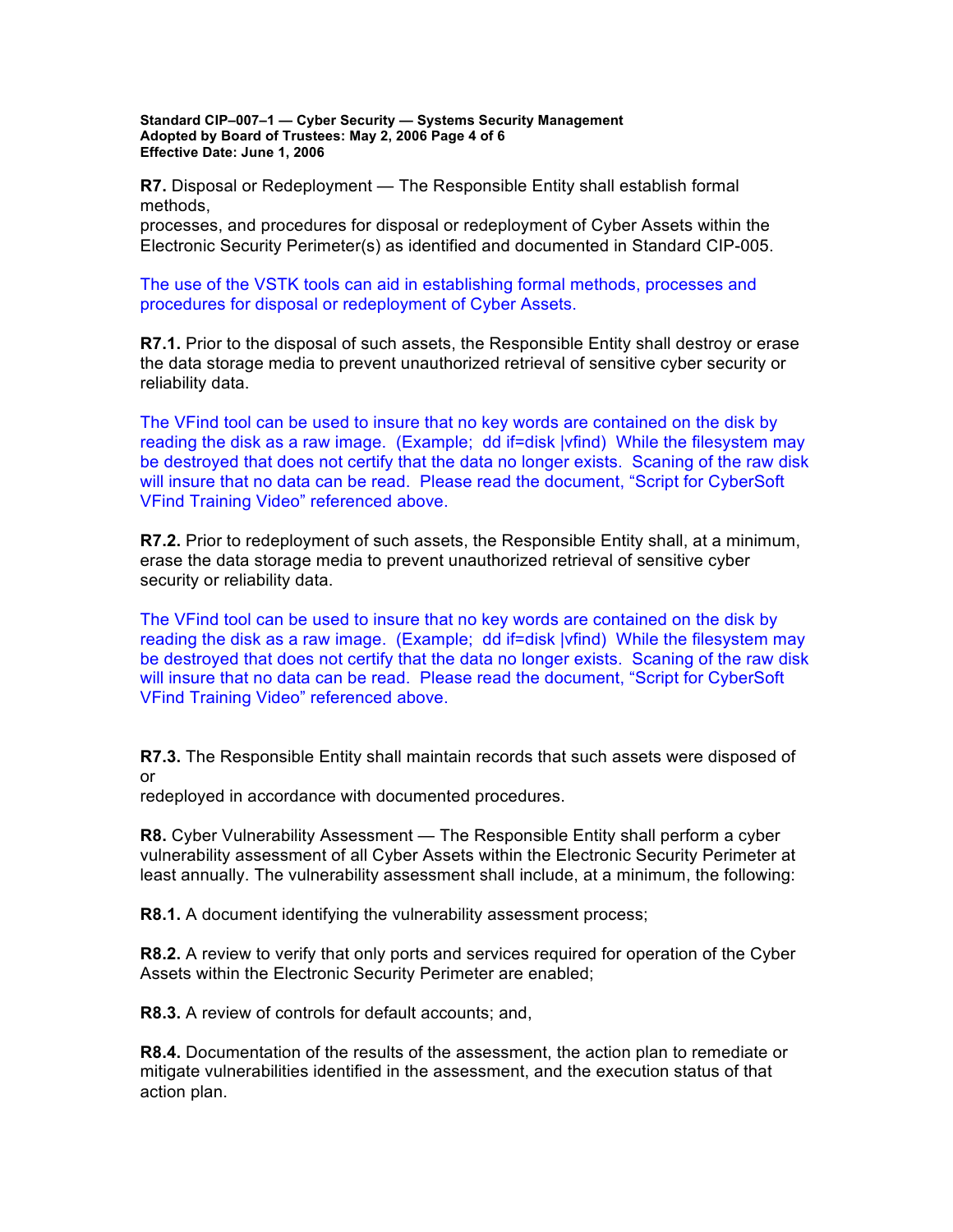**R9.** Documentation Review and Maintenance — The Responsible Entity shall review and update the documentation specified in Standard CIP-007 at least annually. Changes resulting from modifications to the systems or controls shall be documented within ninety calendar days of the change.

### **C. Measures**

The following measures will be used to demonstrate compliance with the requirements of Standard CIP-007:

**M1.** Documentation of the Responsible Entity's security test procedures as specified in Requirement R1.

**M2.** Documentation as specified in Requirement R2.

**M3.** Documentation and records of the Responsible Entity's security patch management program, as specified in Requirement R3.

**M4.** Documentation and records of the Responsible Entity's malicious software prevention program as specified in Requirement R4.

**M5.** Documentation and records of the Responsible Entity's account management program as specified in Requirement R5.

**M6.** Documentation and records of the Responsible Entity's security status monitoring program as specified in Requirement R6.

**M7.** Documentation and records of the Responsible Entity's program for the disposal or redeployment of Cyber Assets as specified in Requirement R7.

**M8.** Documentation and records of the Responsible Entity's annual vulnerability assessment of all Cyber Assets within the Electronic Security Perimeters(s) as specified in Requirement R8.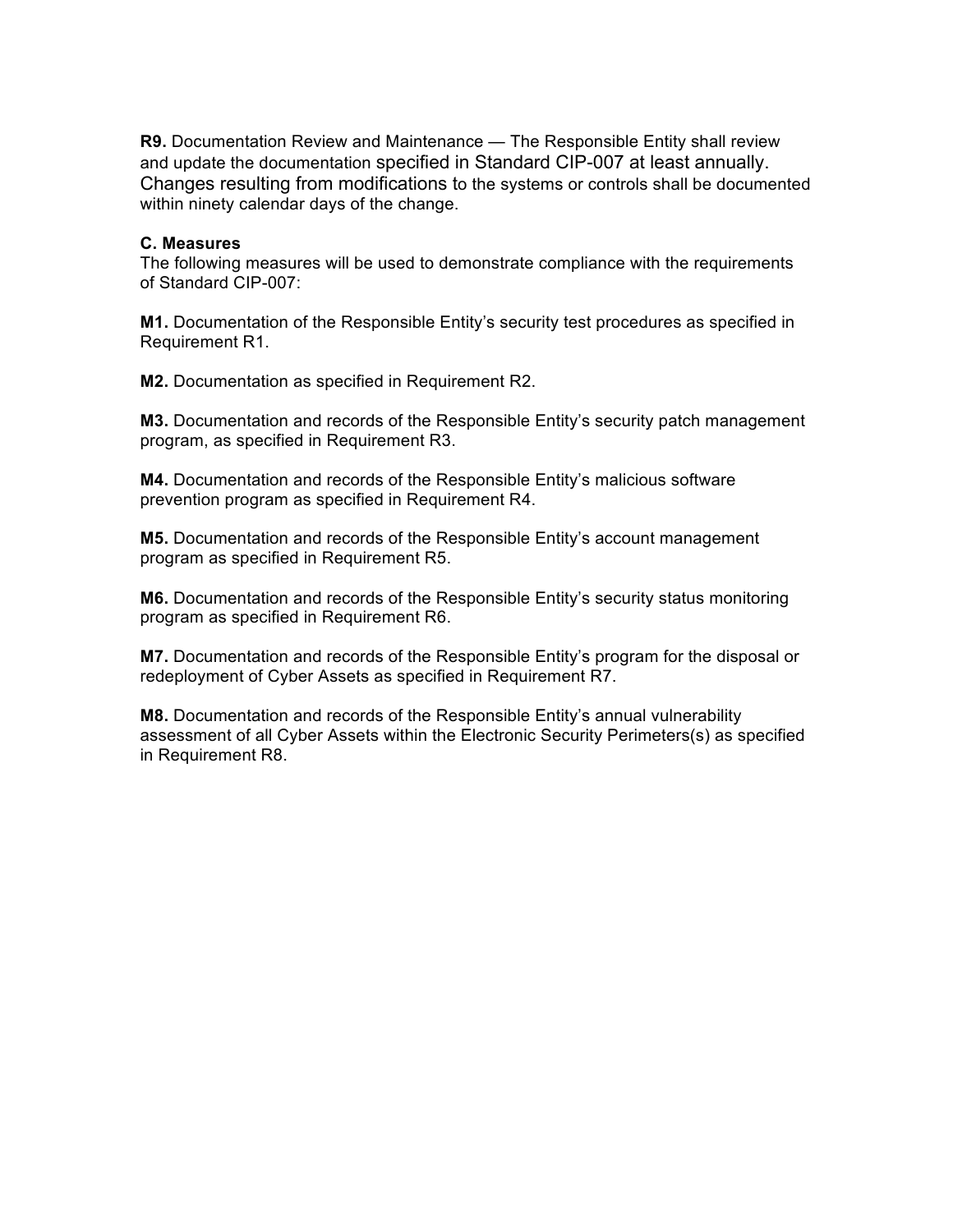**Standard CIP–007–1 — Cyber Security — Systems Security Management Adopted by Board of Trustees: May 2, 2006 Page 5 of 6 Effective Date: June 1, 2006**

**M9.** Documentation and records demonstrating the review and update as specified in Requirement R9.

# **D. Compliance**

### **1. Compliance Monitoring Process**

### **1.1. Compliance Monitoring Responsibility**

**1.1.1** Regional Reliability Organizations for Responsible Entities.

**1.1.2** NERC for Regional Reliability Organization.

**1.1.3** Third-party monitor without vested interest in the outcome for NERC.

# **1.2. Compliance Monitoring Period and Reset Time Frame**

Annually.

# **1.3. Data Retention**

**1.3.1** The Responsible Entity shall keep all documentation and records from the previous full calendar year.

**1.3.2** The Responsible Entity shall retain security–related system event logs for ninety calendar days, unless longer retention is required pursuant to Standard CIP-008 Requirement R2.

**1.3.3** The compliance monitor shall keep audit records for three calendar years.

### **1.4. Additional Compliance Information.**

**1.4.1** Responsible Entities shall demonstrate compliance through self-certification or audit, as determined by the Compliance Monitor.

**1.4.2** Instances where the Responsible Entity cannot conform to its cyber security policy must be documented as exceptions and approved by the designated senior manager or delegate(s). Duly authorized exceptions will not result in noncompliance. Refer to Standard CIP-003 Requirement R3.

### **2. Levels of Noncompliance**

**2.1. Level 1:**

**2.1.1** System security controls are in place, but fail to document one of the measures (M1-M9) of Standard CIP-007; or

**2.1.2** One of the documents required in Standard CIP-007 has not been reviewed in the previous full calendar year as specified by Requirement R9; or,

**2.1.3** One of the documented system security controls has not been updated within ninety calendar days of a change as specified by Requirement R9; or,

### **2.1.4** Any one of:

• Authorization rights and access privileges have not been reviewed during the previous full calendar year; or,

• A gap exists in any one log of system events related to cyber security of greater than seven calendar days; or,

• Security patches and upgrades have not been assessed for applicability within thirty calendar days of availability.

**Standard CIP–007–1 — Cyber Security — Systems Security Management Adopted by Board of Trustees: May 2, 2006 Page 6 of 6 Effective Date: June 1, 2006**

### **2.2. Level 2:**

**2.2.1** System security controls are in place, but fail to document up to two of the measures (M1-M9) of Standard CIP-007; or,